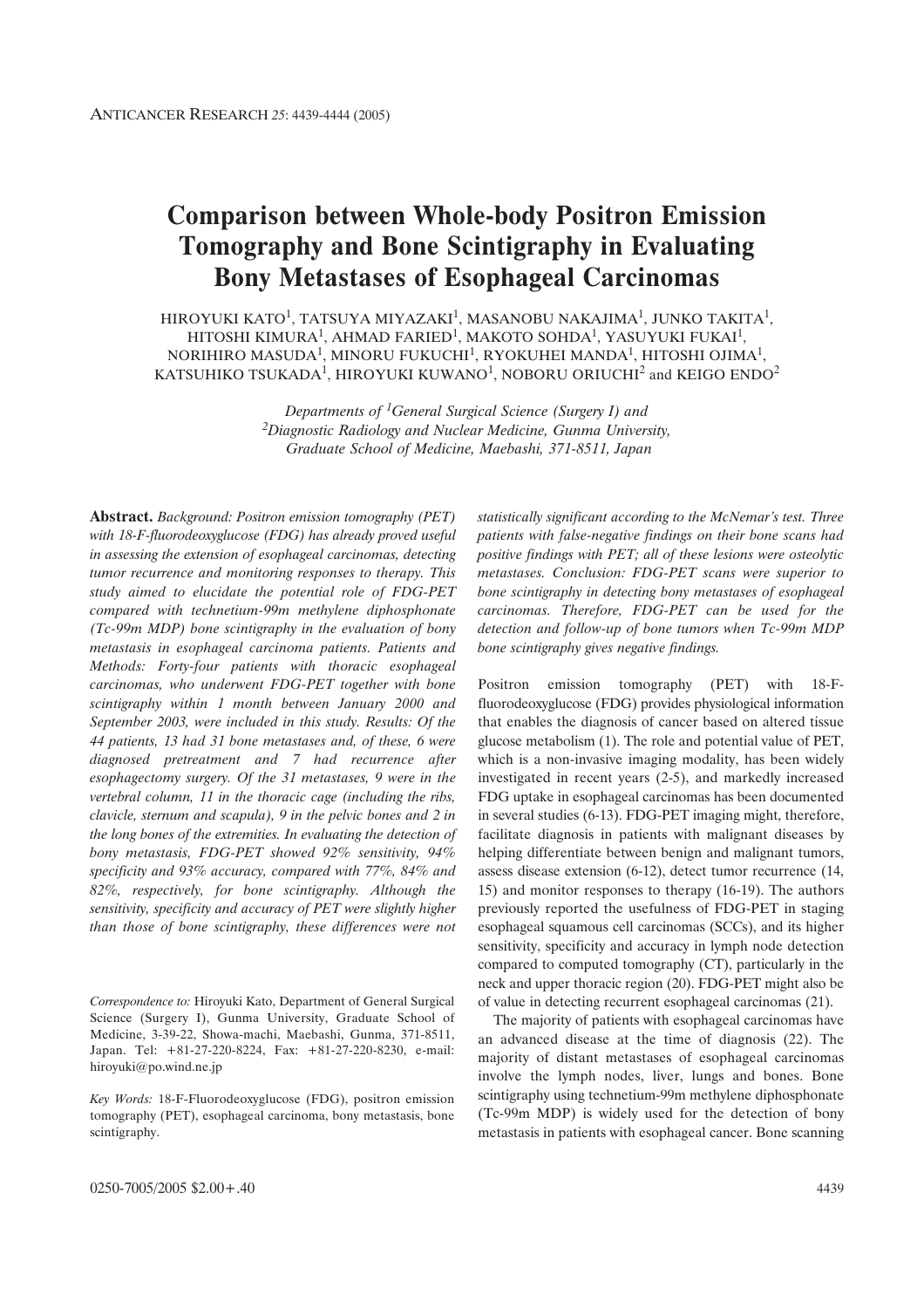is a simple and harmless technique and has a higher sensitivity than X-rays. However, its sensitivity and specificity have recently been reported to be lower than those of magnetic resonance imaging (MRI) (23). Preliminary studies have shown FDG-PET to be superior to bone scintigraphy in detecting bone metastases from lung (24, 25) and breast (26, 27) cancers, but not from prostate cancer (28). However, no comparisons of FDG-PET and bone scintigraphy in esophageal cancer have been reported.

This study aimed to elucidate the potential role of FDG-PET compared with Tc-99m MDP bone scintigraphy in the evaluation of bony metastasis in esophageal carcinoma patients.

#### **Patients and Methods**

*Patients.* Forty-four patients with thoracic esophageal carcinomas, who underwent FDG-PET together with bone scans within 1 month between January 2000 and September 2003, were included in this study. All the patients were treated at the Department of General Surgical Science (Surgery I), Gunma University, Graduate School of Medicine, Japan. Informed written consent was acquired from all individuals prior to enrollment in this study. The median age of the patients was 63.4 years, with a range of 43 to 76 years. The tumor stage and disease grade were classified according to the sixth edition of the TNM classification of the International Union Against Cancer (UICC).

*PET imaging.* PET images were obtained using a SET 2400 W (Shimadzu Corporation, Kyoto, Japan) with a 59.5-cm transaxial field of view and a 20-cm axial field of view. A whole-body image was initiated 40 min after an injection of 275-370 MBq FDG using the simultaneous emission–transmission method  $(20)$ . Four to 5 sections from the head to the thigh were imaged for 8 min per section. Patients fasted for at least 4 h before FDG-PET. The imaging protocols were approved by the institutional review board (29), and all patients gave informed consent before undergoing the examination. All PET images were evaluated qualitatively by at least two experienced nuclear medicine physicians. Functional images of the standardized uptake value (SUV) were produced from the attenuation-corrected transaxial images, the amount of FDG injected, body weight and the cross-calibration factors between PET and the dose calibrator. SUV was defined as the concentration of radioactivity in the tissue or lesion (MBq/ml) x body weight (g)/injected dose of FDG (MBq). The blood sugar level in all patients was less than 100 mg/dl at the time of the PET scan.

*Bone scintigraphy.* Tc-99m MDP bone scintigraphy was performed in whole-body scan mode using a Toshiba E.CAM gamma camera (Toshiba Corporation, Tokyo, Japan). Whole-body bone scans were obtained 3-4 h after an injection of 740 MBq Tc-99m MDP, using high-resolution collimation on a twin-headed gamma camera.

*Statistical analysis.* Bony metastasis was assessed by histological findings or a clinical and radiological follow-up that included CT, MRI, bone scintigraphy, FDG-PET and specific X-ray studies for at least 6 months; these lesions were defined as the gold standard (GS). The sensitivity, specificity and accuracy of FDG-PET and

 $\mathbf{a}$ 



 $\mathbf b$ 



Figure 1. *(a) Coronal positron emission tomography scans demonstrating a primary tumor (arrow) with intense FDG uptake in the lower mediastinal region and multiple bony metastases (arrowhead) in the vertebral column, ribs and pelvic bones. (b) Bone scintigraphy demonstrating multiple uptake of the radionuclides (arrow) in the vertebral column, ribs and pelvic bones.*

bone scintigraphy were calculated using standard definitions (30). The McNemar test was used to analyze significant increases in the number of false-positive or false-negative findings (31).

## **Results**

Of the 44 patients studied, 13 had 31 bone metastases confirmed histologically or in the clinical follow-up (Figure 1). Of these 13 patients, 6 were diagnosed pretreatment and 7 had recurrence after esophagectomy surgery. Of the 31 metastases, 9 were in the vertebral column, 11 in the thoracic cage (including the ribs, clavicle, sternum and scapula), 9 in the pelvic bones and 2 in the long bones of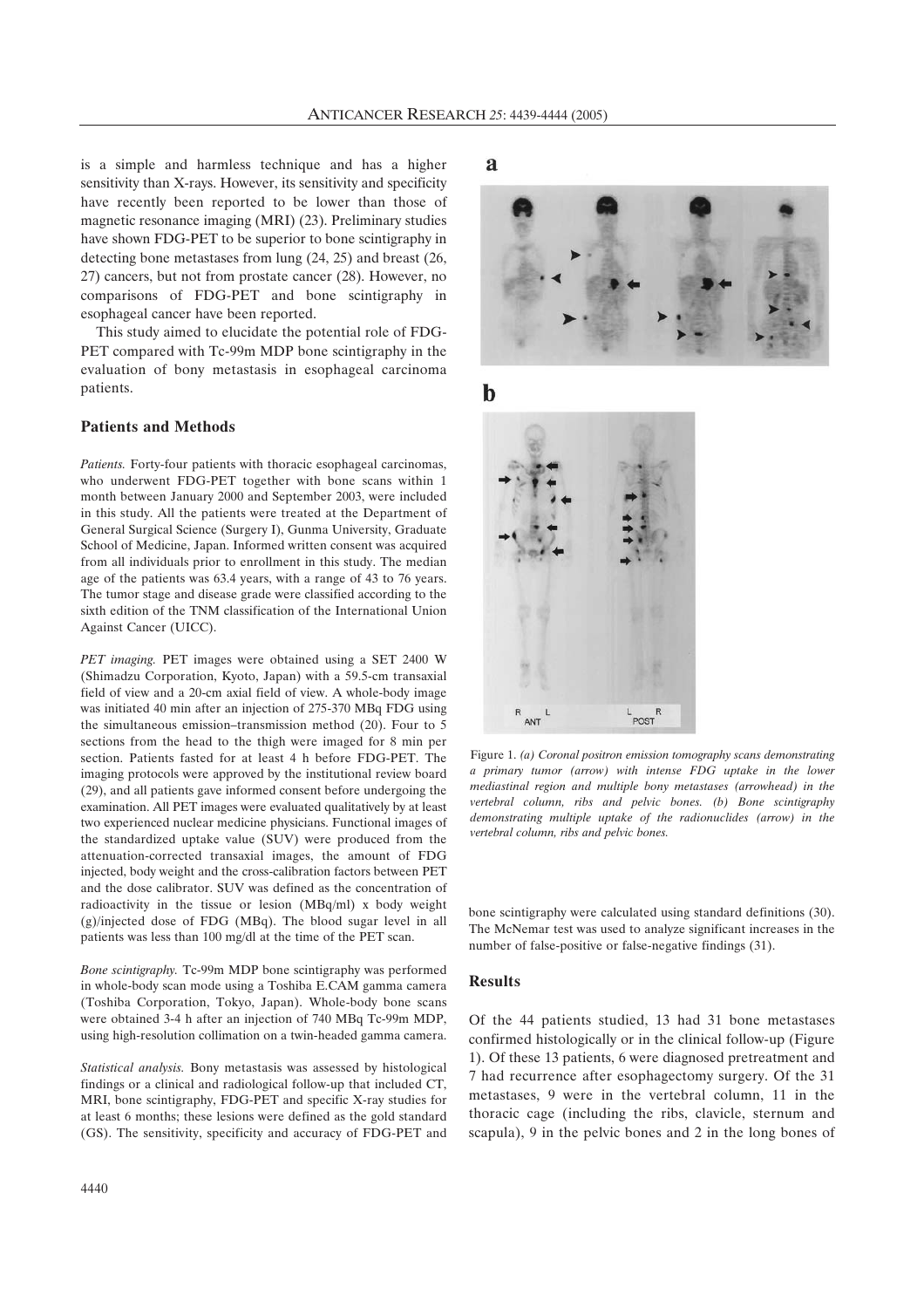

Figure 2. *Coronal (a) and axial (b) images of positron emission tomography scans demonstrating intense FDG uptake in the lumbar spine (arrow), which was proved to be a false-positive lesion in a clinical follow-up.*

the extremities. In the detection of bony metastasis, FDG-PET showed 92% sensitivity, 94% specificity and 93% accuracy, compared with 77%, 84% and 82%, respectively, for bone scintigraphy. The sensitivity, specificity and accuracy of PET were slightly higher than those of bone scintigraphy, but these differences were not statistically significant according to the McNemar's test. A falsenegative finding with PET was found in 1 patient, because differentiation between the primary tumor and adjacent thoracic spine metastasis of the primary tumor was not possible. Two false-positive lesions occurred with PET, in the shoulder joint and lumbar spine (Figure 2), and a subcutaneous lesion in the thoracic cage was missed. Five patients with false-positive findings on their bone scans had uptake in the thoracic spine and cage and lumbar spine, and 3 patients with false-negative findings on the bone scans had positive findings with PET (Figure 3). All of these lesions were osteolytic metastases.

#### **Discussion**

The current standard of practice for the detection of osseous metastatic diseases is conventional bone scans of the entire body using Tc-99m MDP. The radiotracer used is absorbed onto the bone surfaces and its uptake depends on local blood flow and osteoblastic activity (32). Although Tc-99m MDP scintigraphy is sensitive in the detection of advanced skeletal metastatic lesions, early involvement might be missed, because this technique relies on the osteoblastic reaction of the involved bone rather than actual tumor detection. In adults, the sensitivity of skeletal scintigraphy has been reported as 62% to 89% (33). Recently, PET has emerged as one of the most promising new imaging modalities for the detection of skeletal metastases. This study compared the potential role of FDG-PET compared with Tc-99m MDP in evaluating bony metastasis in esophageal carcinoma patients.

Thirteen of the 44 patients studied had bone metastases. In the detection of bony metastasis, FDG-PET showed 92% sensitivity, 94% specificity and 93% accuracy, compared with 77%, 84% and 82%, respectively, for bone scintigraphy. The sensitivity, specificity and accuracy of PET were, therefore, slightly higher than those of bone scintigraphy. Three patients with false-negative findings on their bone scans had positive findings with PET; these patients had osteolytic metastases. From these results it can be suggested that PET is superior to bony scintigraphy in detecting osseous metastases. This might be because of its ability to detect the presence of tumors directly by metabolic activity, rather than indirectly by showing tumor involvement due to increased bone mineral turnover. Another reason might be its ability to detect metastatic foci earlier than bone scintigraphy.

Some reports have described the high specificity, but comparable sensitivity, of FDG-PET imaging for bony metastasis (24-26, 34). Bury *et al*. reported that FDG-PET could detect metastatic bone involvement more accurately than bone scintigraphy in patients with non-small cell lung cancer (24). In particular, PET was more specific and had a higher positive predictive value than bone scintigraphy. Kao *et al*. also reported the better specificity, but lower sensitivity, of FDG-PET in detecting bone metastases (34). Cook *et al*. reported that FDG-PET was superior to bone scintigraphy in the detection of osteolytic breast metastases, which are associated with poor prognosis (27). In contrast, osteoblastic metastases showed lower metabolic activity and were frequently undetectable by PET. They mentioned that the cause of this difference was unclear, but it might have been attributable to the lower volumes of viable tumor tissue within osteoblastic osseous metastases, because these tend to be more acellular in nature (35, 36). Furthermore, the sensitivity of FDG-PET imaging in detecting osteoblastic bony metastases, observed especially in prostate cancer, is generally less than bone scanning using MDP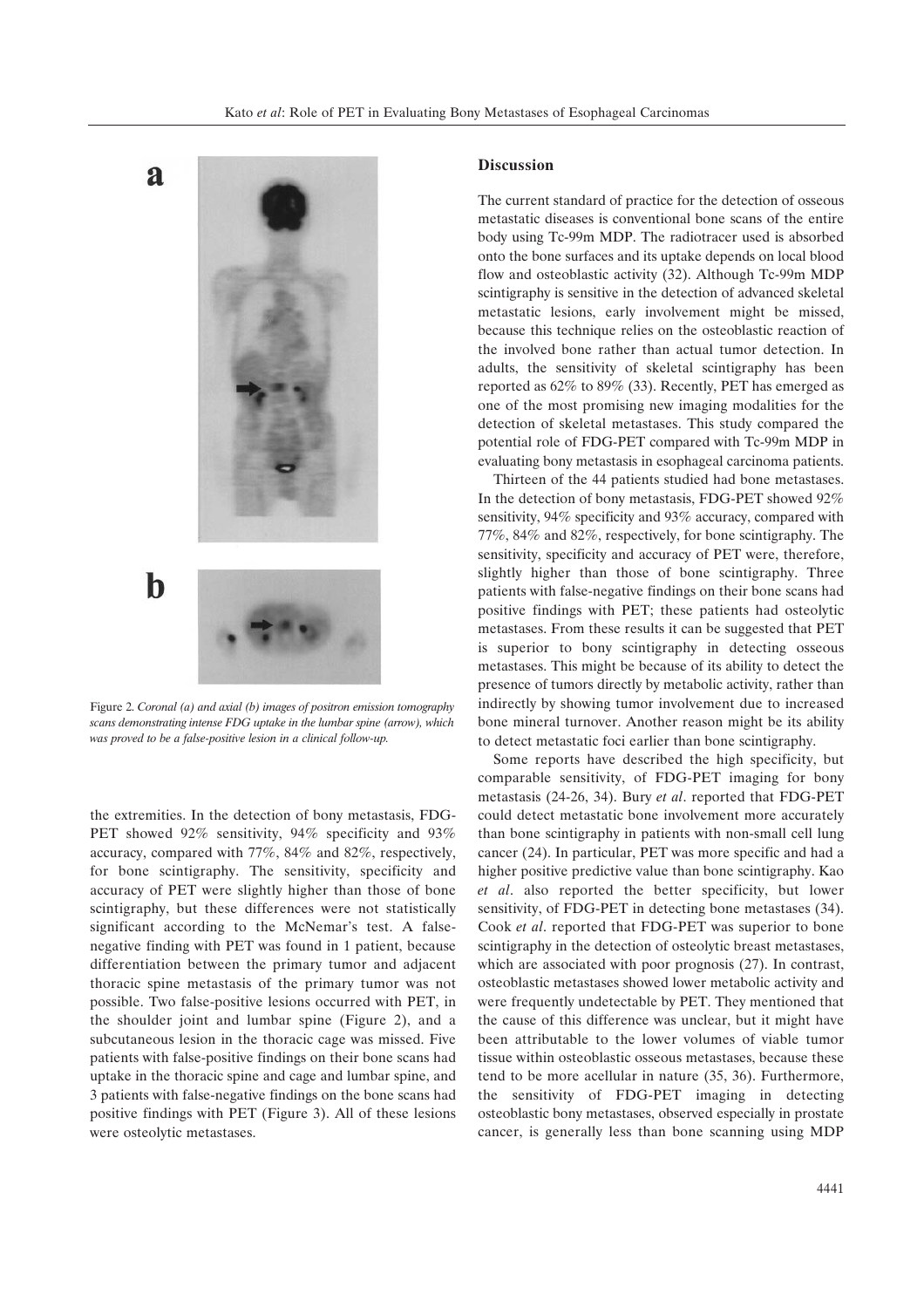

Figure 3. *Coronal (a) and axial (b) images of positron emission tomography scans demonstrating intense FDG uptake in the lumbar spine. A CT showed an osteolytic lesion (arrow) in the lumbar spine (c). Bone scintigraphy (d) does not demonstrate abnormal uptake, therefore this is a false-negative lesion on bone scintigraphy.*

(28). In recurrent breast cancer, FDG-PET can detect significantly more lymph nodes but less bone metastases compared with conventional imaging, including bone scintigraphy (37). PET might miss, in particular, osteoblastic lesions, which are normally found by conventional bone scans (38, 39). The lesions undetectable with PET are predominantly correlated with radiologically osteoblastic or mixed osteoblastic/osteolytic lesions (37). On the other hand, there are a number of patients with positive bone lesions that have been exclusively detected by FDG-PET.

Bone scintigraphy using Tc-99m MDP showed 90% sensitivity but poor specificity  $(61\%)$  (23). The false-positive cases can be explained by the non-selective uptake of the radionuclide in any area of increased bone turnover (degenerative changes, inflammatory processes, mechanical stress, and so on). It was previously reported that falsenegative findings might be obtained in a small percentage of patients with purely osteolytic lesions or in patients with slow-growing lesions, where the reactive bone is not detectable (23, 40). In the present study, bony metastasis was undetected by bone scintigraphy in 3 patients with osteolytic lesions, but detected on FDG-PET.

There are several advantages with PET that might lead to its superior detection of bone metastases compared with Tc-99m MDP bone scintigraphy. First, PET possesses a higher spatial resolution than bone scintigraphy (26, 40, 41). Secondly, FDG-PET and bone scintigraphy utilize different mechanisms to detect bony metastatic sites: Tc-99m MDP bone scintigraphy depends on osteoblastic bone reactions within the cancer cells, while FDG-PET gauges glucose influxes into the cancer cells (26). Therefore, FDG-PET might detect bony metastases at an earlier stage, even if cancer cells are restricted to the bone marrow (26).

In conclusion, it can be suggested that FDG-PET scans are superior to bone scintigraphy in the detection of purely osteolytic diseases and in the early detection of osseous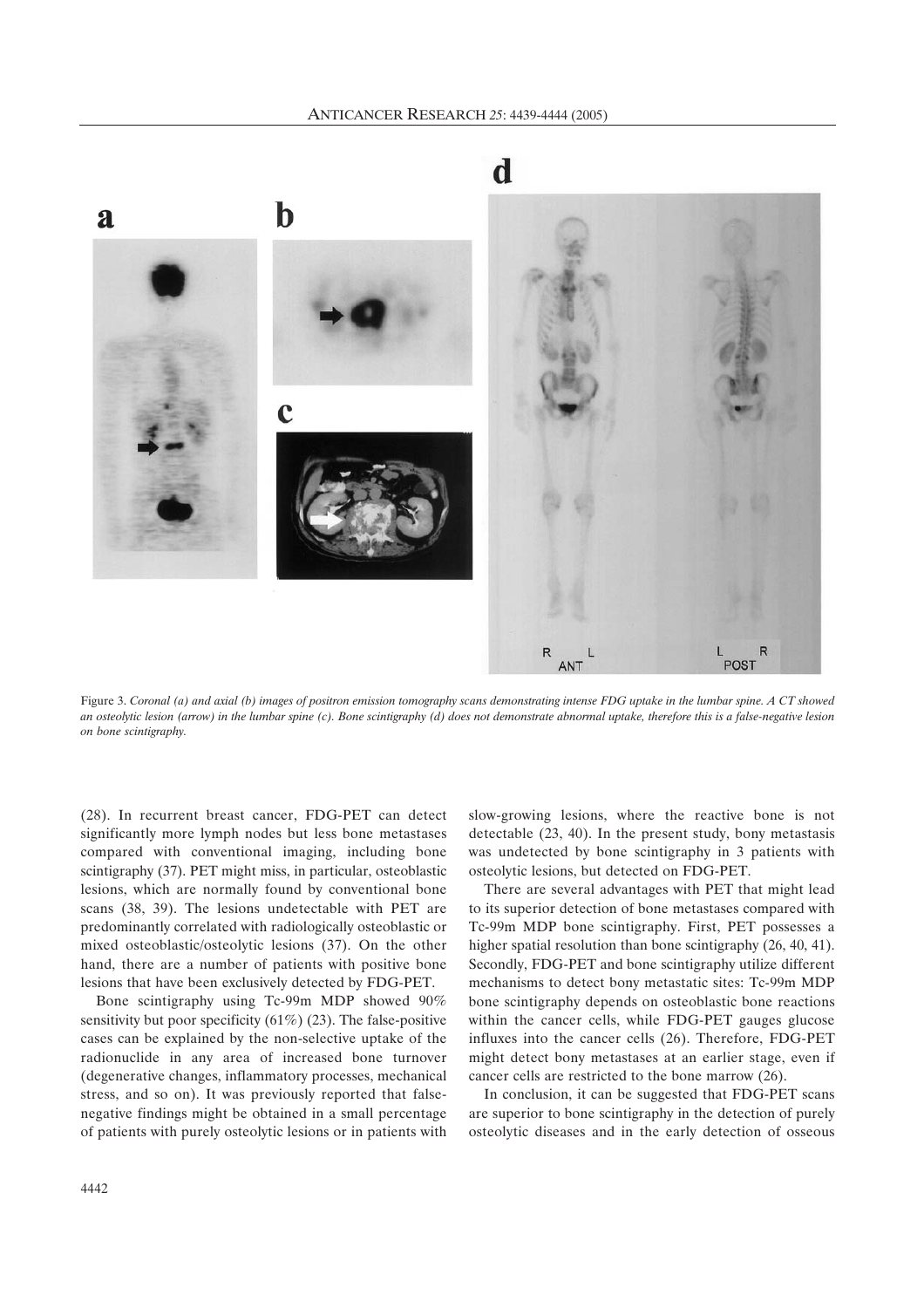metastatic diseases of esophageal carcinomas. Therefore, FDG-PET is essential in the detection and follow-up of bone tumors when 99mTc-MDP bone scintigraphy produces negative results.

### **Acknowledgements**

This work was supported in part by a Grant-in-Aid for Cancer Research (13-18) from the Ministry of Health, Labor and Welfare, Japan. We would like to thank A. Nakabayashi, H. Emura, M. Ohnuma, S. Ueno, T. Ogasawara and Y. Saitoh for their excellent secretarial assistance and M. Ohno for her assistance with the data management and biostatistical analysis during the preparation of this report.

# **References**

- 1 Bar-Shalom R, Valdivia AY and Blaufox MD: PET imaging in oncology. Semin Nucl Med *30*: 150-185, 2000.
- 2 Bares R, Klever P, Hauptmann S, Hellwig D, Fass J, Cremerius U *et al*: F-18 fluorodeoxyglucose PET *in vivo* evaluation of pancreatic glucose metabolism for detection of pancreatic cancer. Radiology *192*: 79-86, 1994.
- 3 Inoue T, Kim EE, Komaki R, Wong FC, Bassa P, Wong WH *et al*: Detecting recurrent or residual lung cancer with FDG-PET. J Nucl Med *36*: 788-793, 1995.
- 4 Ahuja V, Coleman RE, Herndon J and Patz EF: The prognostic significance of fluorodeoxyglucose positron emission tomography imaging for patients with nonsmall cell lung carcinoma. Cancer *83*: 918-924, 1998.
- 5 Coleman RE: PET in lung cancer. J Nucl Med *40*: 814-820, 1999.
- 6 Block MI, Patterson GA, Sundaresan RS, Bailey MS, Flanagan FL, Dehdashti F, Siegel BA and Cooper JD: Improvement in staging of esophageal cancer with the addition of positron emission tomography. Ann Thorac Surg *64*: 770-776, 1997.
- 7 Luketich JD, Schauer PR, Meltzer CC, Landreneau RJ, Urso GK, Townsend DW, Ferson PF, Keenan RJ and Belani CP: Role of positron emission tomography in staging esophageal cancer. Ann Thorac Surg *64*: 765-769, 1997.
- 8 Flanagan FL, Dehdashti F, Siegel BA, Trask DD, Sundaresan SR, Patterson GA and Cooper JD: Staging of esophageal cancer with 18F-fluorodeoxyglucose positron emission tomography. AJR Am J Roentgenol *168*: 417-424, 1997.
- 9 Kole AC, Plukker JT, Nieweg OE and Vaalburg W: Positron emission tomography for staging of oesophageal and gastroesophageal malignancy. Br J Cancer *78*: 521-527, 1998.
- 10 Rankin SC, Taylor H, Cook GJ and Mason R: Computed tomography and positron emission tomography in the preoperative staging of oesophageal carcinoma. Clin Radiol *53*: 659-665, 1998.
- 11 Kobori O, Kirihara Y, Kosaka N and Hara T: Positron emission tomography of esophageal carcinoma using (11)C-choline and (18)F-fluorodeoxyglucose: a novel method of preoperative lymph node staging. Cancer *86*: 1638-1648, 1999.
- 12 Yeung HW, Macapinlac HA, Mazumdar M, Bains M, Finn RD and Larson SM: FDG-PET in esophageal cancer. Incremental value over computed tomography. Clin Positron Imaging *2*: 255- 260, 1999.
- 13 McAteer D, Wallis F, Couper G, Norton M, Welch A, Bruce D, Park K, Nicolson M, Gilbert FJ and Sharp P: Evaluation of 18F-FDG positron emission tomography in gastric and oesophageal carcinoma. Br J Radiol *72*: 525-529, 1999.
- 14 Skehan SJ, Brown AL, Thompson M, Young JE, Coates G and Nahmias C: Imaging features of primary and recurrent esophageal cancer at FDG-PET. Radiographics *20*: 713-723, 2000.
- 15 Flamen P, Lerut A, Van Cutsem E, Cambier JP, Maes A, De Wever W, Peeters M, De Leyn P, Van Raemdonck D and Mortelmans L: The utility of positron emission tomography for the diagnosis and staging of recurrent esophageal cancer. J Thorac Cardiovasc Surg *120*: 1085-1092, 2000.
- 16 Brucher BL, Weber W, Bauer M, Fink U, Avril N, Stein HJ, Werner M, Zimmerman F, Siewert JR and Schwaiger M: Neoadjuvant therapy of esophageal squamous cell carcinoma: response evaluation by positron emission tomography. Ann Surg *233*: 300-309, 2001.
- 17 Weber WA, Ott K, Becker K, Dittler HJ, Helmberger H, Avril NE, Meisetschlager G, Busch R, Siewert JR, Schwaiger M and Fink U: Prediction of response to preoperative chemotherapy in adenocarcinomas of the esophagogastric junction by metabolic imaging. J Clin Oncol *19*: 3058-3065, 2001.
- 18 Flamen P, Van Cutsem E, Lerut A, Cambier JP, Haustermans K, Bormans G, De Leyn P, Van Raemdonck D, De Wever W, Ectors N, Maes A and Mortelmans L: Positron emission tomography for assessment of the response to induction radiochemotherapy in locally advanced oesophageal cancer. Ann Oncol *13*: 361-368, 2002.
- 19 Kato H, Kuwano H, Nakajima M, Miyazaki T, Yoshikawa M, Masuda N, Fukuchi M, Manda R, Tsukada K, Oriuchi N and Endo K: Usefulness of positron emission tomography for assessing the response of neoadjuvant chemoradiotherapy in patients with esophageal cancer. Am J Surg *184*: 279-283, 2002.
- 20 Kato H, Kuwano H, Nakajima M, Miyazaki T, Yoshikawa M, Ojima H, Tsukada K, Oriuchi N, Inoue T and Endo K: Comparison between positron emission tomography and computed tomography in the use of the assessment of esophageal carcinoma. Cancer *94*: 921-928, 2002.
- 21 Kato H, Miyazaki T, Nakajima M, Fukuchi M, Manda R and Kuwano H: Value of positron emission tomography in the diagnosis of recurrent oesophageal carcinoma. Br J Surg *94*: 1004-1009, 2004.
- 22 Kato H: Diagnosis and treatment of oesophageal neoplasms. Jpn J Cancer Res *86*: 993-1009, 1995.
- 23 Rybak LD and Rosenthal DI: Radiological imaging for the diagnosis of bone metastases. Q J Nucl Med *45*: 53-64, 2001.
- 24 Bury T, Barreto A, Daenen F, Barthelemy N, Ghaye B and Rigo P: Fluorine-18 deoxyglucose positron emission tomography for the detection of bone metastases in patients with non-small cell lung cancer. Eur J Nucl Med *25*: 1244-1247, 1998.
- 25 Gayed I, Vu T, Johnson M, Macapinlac H and Podoloff D: Comparison of bone and 2-deoxy-2-[18F]fluoro-D-glucose positron emission tomography in the evaluation of bony metastases in lung cancer. Mol Imaging Biol *5*: 26-31, 2003.
- 26 Ohta M, Tokuda Y, Suzuki Y, Kubota M, Makuuchi H, Tajima T, Nasu S, Suzuki Y, Yasuda S and Shohtsu A: Whole body PET for the evaluation of bony metastases in patients with breast cancer: comparison with Tc99m-MDP bone scintigraphy. Nucl Med Commun *22*: 875-879, 2001.